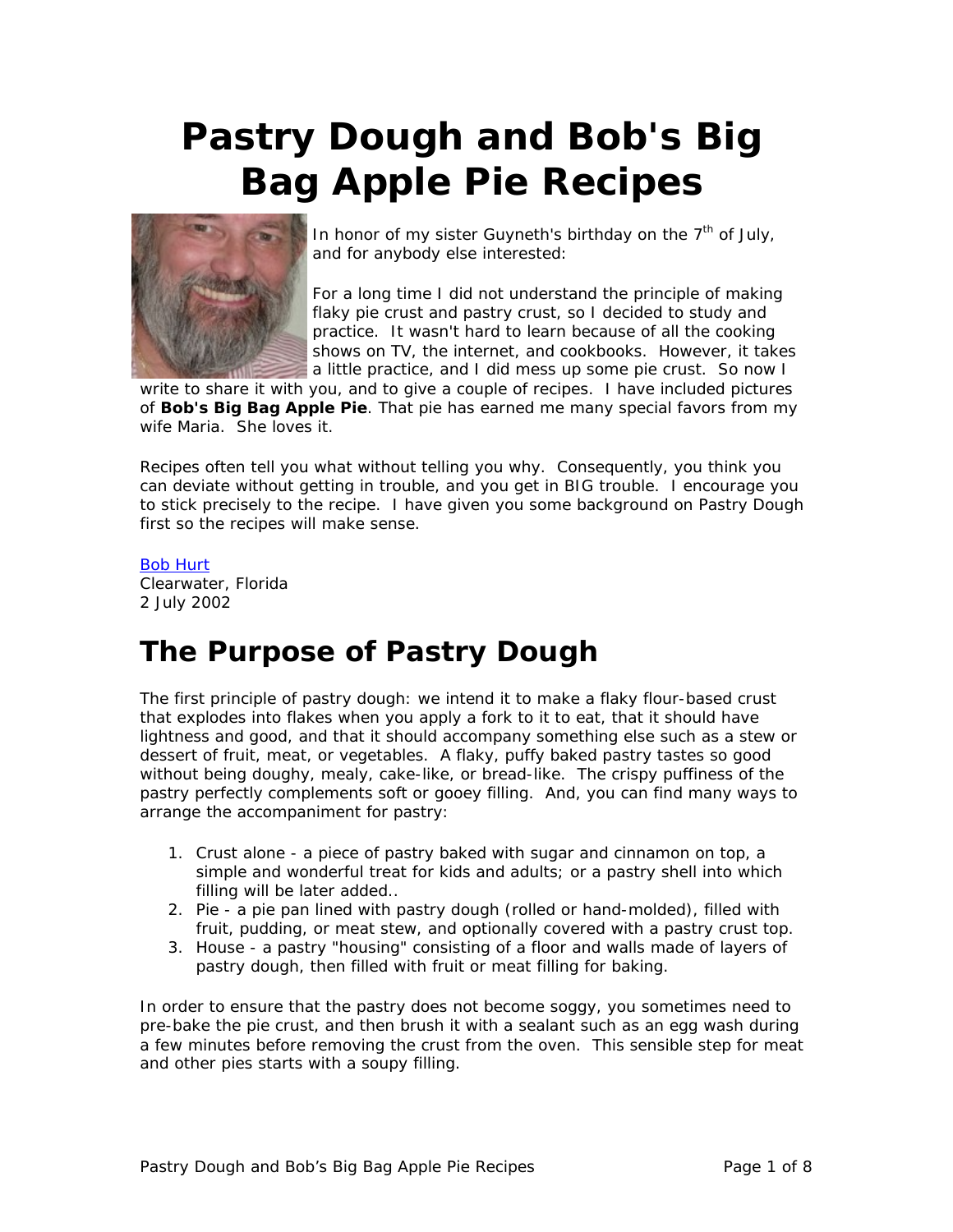## **How Pie Crust and Puffy Pastry Dough is Constructed**

Baked pastry dough gets its flaky texture from the nature of flour, water, and fat the dough contains, and from the way the ingredients are mixed. The idea is that the final dough have streaks or layers of fat which separate streaks or layers of the flour-water dough. When the resulting dough is baked, the fat melts and steam from the moisture of the surrounding dough fills the cavity left by the melted fat and puffs the dough up.

## **Flour**

The flour is the basic ingredient that produces dough when mixed with water. The gluten in the flour makes the dough stringy. A little oil in the mix allows the dough to stretch without breaking. The doughiness of the mixture allows it to be molded, rolled, and formed into shapes. The gluten keeps the dough together as the mass rises or expands during the baking process.

Bakers can add various kinds of herbs or spices to the flour to season it for taste. Doughs may have salt, ground anise seed, or powdered sugar added. Honey and sugar are generally not added because they make the dough sticky and difficult to handle.

### **Fat**

Using fats like butter, lard, or leaf-lard (from around the kidneys, and excellent for pastry) gives the pastry a rich flavor. Using vegetable shortening, which has a higher melting temperature, makes the process easier. When using lard and butter, you must use ice-cold or very cold butter so it does not melt. Unsalted butter makes butter stay solid longer.

The fat MUST NOT MELT during the mixing process because it will blend in with the dough and make it crumbly instead of flaky. For this reason, pie crust bakers have evolved a special technique for mixing the flour, water, and fat together.

## **Mixing Fat with Flour**

First, the flour and seasoning are mixed together. Then the fat is added by a processing of "cutting" it in until the mix is mealy, with many 1/4-inch pebbles of flour-covered fat in it. You do the cutting process in one of several ways:

- 1. draw knives across each other repeatedly in the mix
- 2. use a pastry blender tool that has a handle on top and curved sheet metal below that has been cut into several knife edges
- 3. use a food processor, and pulse it

## **Liquid**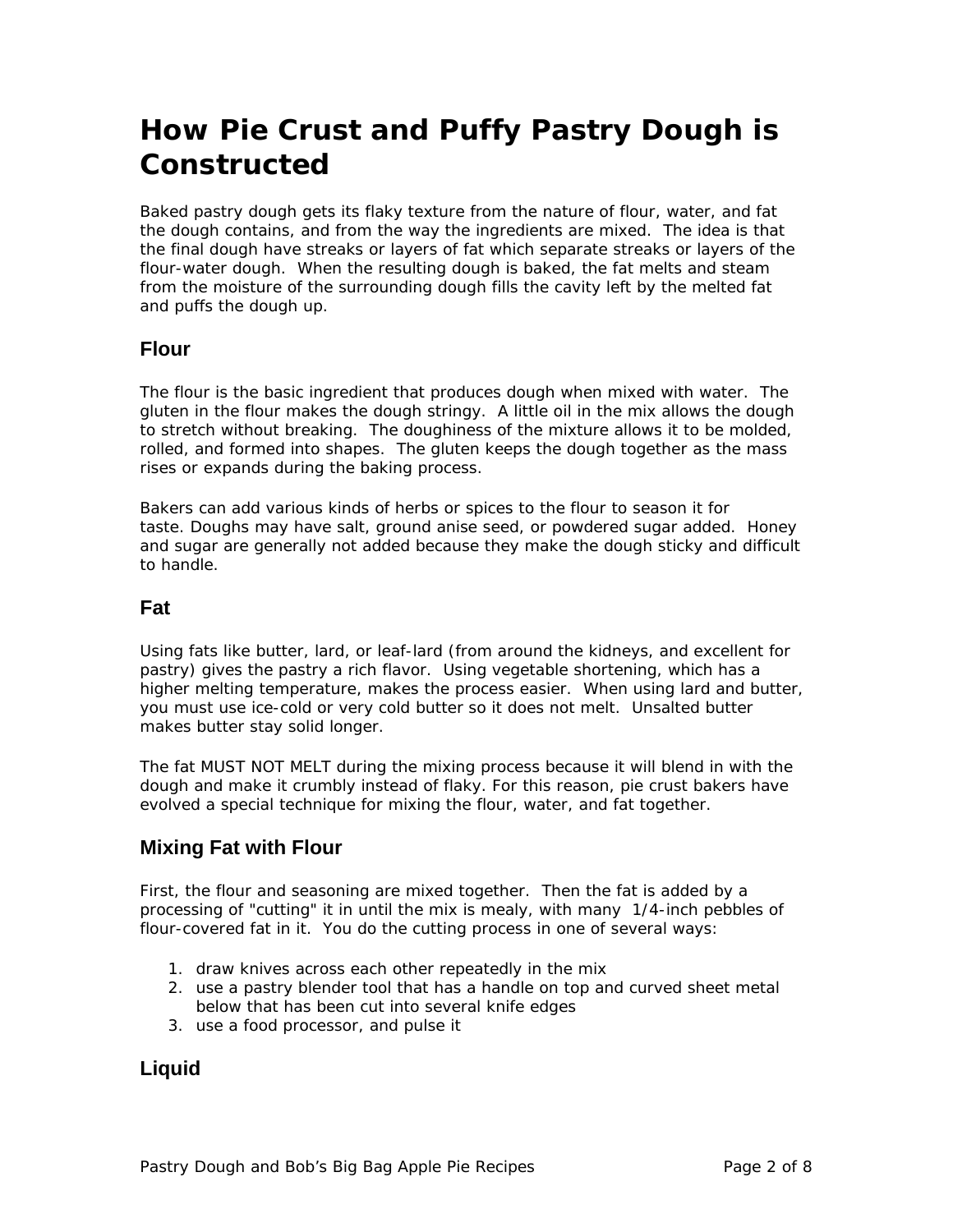Next, you add the liquid. The liquid is normally water, but bakers also use thick dairy cream, sour cream, yogurt, eggs, and juices. The water content in those liquids mixes with the flour to produce the glutinous mass called "dough". Whatever liquid you are going to add should be blended before adding. And, the liquid must be ice-cold in order to keep the fat from melting.

## **Mixing Liquid into Crumbs to Make Dough**

You do NOT blend the liquid thoroughly into the crumbs to make the dough. You toss it with a fork and do not handle it more than absolutely necessary. Toss until liquid soaks into the flour and begins to clump. Do NOT mix it until it forms a dough ball. If you do, the fat will be blended in too well and the crust will not be flaky.

## **Refrigerating Dough and Keeping it Cold**

Form the dough into one or more balls, put each in a plastic wrap, and mash it into a thick pancake. If you are going to make a pie crust with a crust topping, then you should make two balls.

Refrigerate the dough for an hour or freeze it for half an hour before using it. This allows the gluten to become more binding, and the fat to solidify. You may keep frozen dough for up to 3 months, and refrigerated dough for up to 3 days.

## **Rolling the Dough**

When you are ready to make the crust, remember that you will need to work fast when rolling the dough. If your kitchen is warm, you should get a slab of marble and refrigerate it for an hour or two, then roll the dough on that slab. Otherwise, you may need to roll some dough and then put it in the freezer or refrigerator for 15 or 20 minutes before proceeding.

You always roll pastry dough between two sheets of wax paper. Do not use a floured surface to roll on unless you have no wax paper. Using a floured surface increases the flour, presses it into the fat, and reduces flakiness. Do not roll on a cutting board, as it will absorb the fat.

Roll from the center of the dough outward. Do not roll it too flat. It should not be thinner than 1/8". Do not roll a rolling pin back and forth. Instead, roll in an outward direction, then pick up the rolling pin, set it in the center of the dough, then roll again in an outward direction. If the dough makes an irregular shape, try to even it by rolling gently from side to side. Do this process quickly.You can put the entire rolled dough with wax paper into the refrigerator if the fat begins to get too soft, and leave it in for 10 to 15 minutes.

## **Layering the Dough**

Some recipes will call for layering the pastry dough. The idea of this is to increase the number of flaky layers in the finished pastry. Pie crust floors (bottoms) are not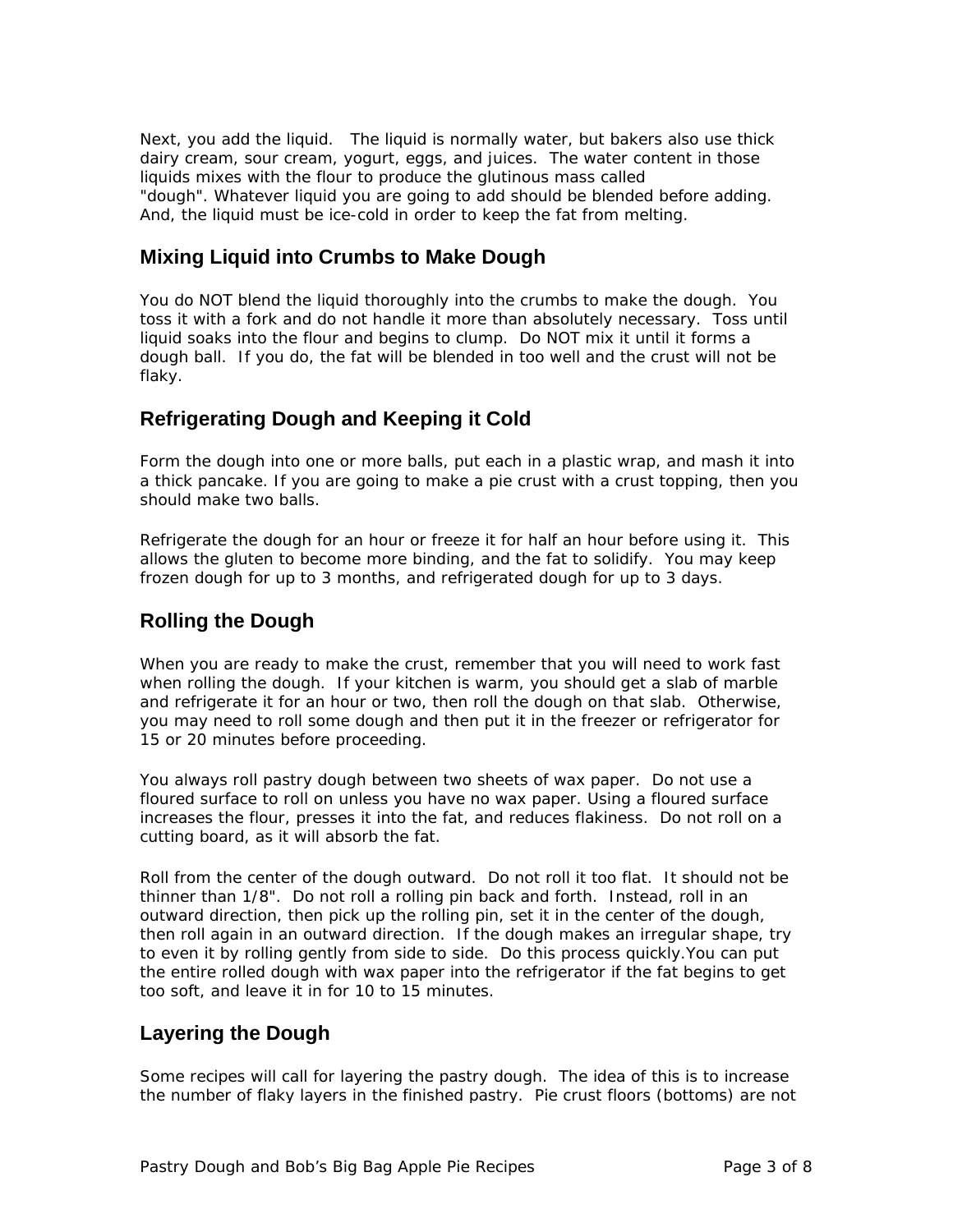normally layered, but a layered top crust can become beautifully puffy, crunchy, and delicious. To layer the rolled crust, simply remove the wax paper from the top, fold the dough, and re-roll it. You can fold it 4 to 6 times, refrigerating it between each fold. Or, you may make two separate rolled doughs, remove the top from each, and lay one on top of the other. For even more flakiness, brush or spread a thin layer of fat onto half the rolled dough, and fold the other half onto it. Then refrigerate it before rolling it. Obviously, the more fat you add, the greasier the finished crust will be.

## **Putting Dough Sheet in Pan**

Lay a crust into a pie pan while the bottom wax paper is still attached and the top wax paper removed. Don't grease the pan first. A shiny pie pan makes the best crusts. Glass pie pans do not make good crusts. Once the dough sheet is centered properly, remove the wax paper gently. Flute the dough with fingers or fork. Don't use fingers if you are going to add a top crust to the pie later. Just make sure the crust extends up the sides, fits properly in the bottom, and covers the top lip. If the dough overhangs the lip of the pan, trim it with scissors.

## **Pre-Baking a Crust**

If you are going to pre-bake the crust before filling it, the crust will bulge up and shrink, making an untidy mess of itself unless you prepare it properly. To prepare it, poke holes in it with a fork to let steam escape and prevent bulging. Then put something inside it to keep it from shrinking and losing its shape. The easiest thing to do is to drop another pie pan down inside the crust. A more difficult way is to lay parchment paper in the pan and fill it with uncooked rice or beans.

## **Baking the Crust or Pie**

Bake the crust at 400 degrees in the center of the oven. Crusts should be golden, not brown. Baking time is 12 to 16 minutes for the crust alone, and 30 to 60 minutes for a pie, depending on the nature and size of the filling. An apple pie filled with fresh raw apple slices takes about 40 minutes, or 20 minutes if precooked. If you are pre-baking the crust, remove the shape-holder after 10 minutes. If you will be adding a soupy filling, brush the crust with egg wash (one egg beaten with two tablespoons of water) to seal the crust, then finish the baking. Always brush the top crust on a pie with egg wash or milk to give it a shiny glazed appearance.

Now that those preliminaries are out of the way, you can try these recipes with expectation of success.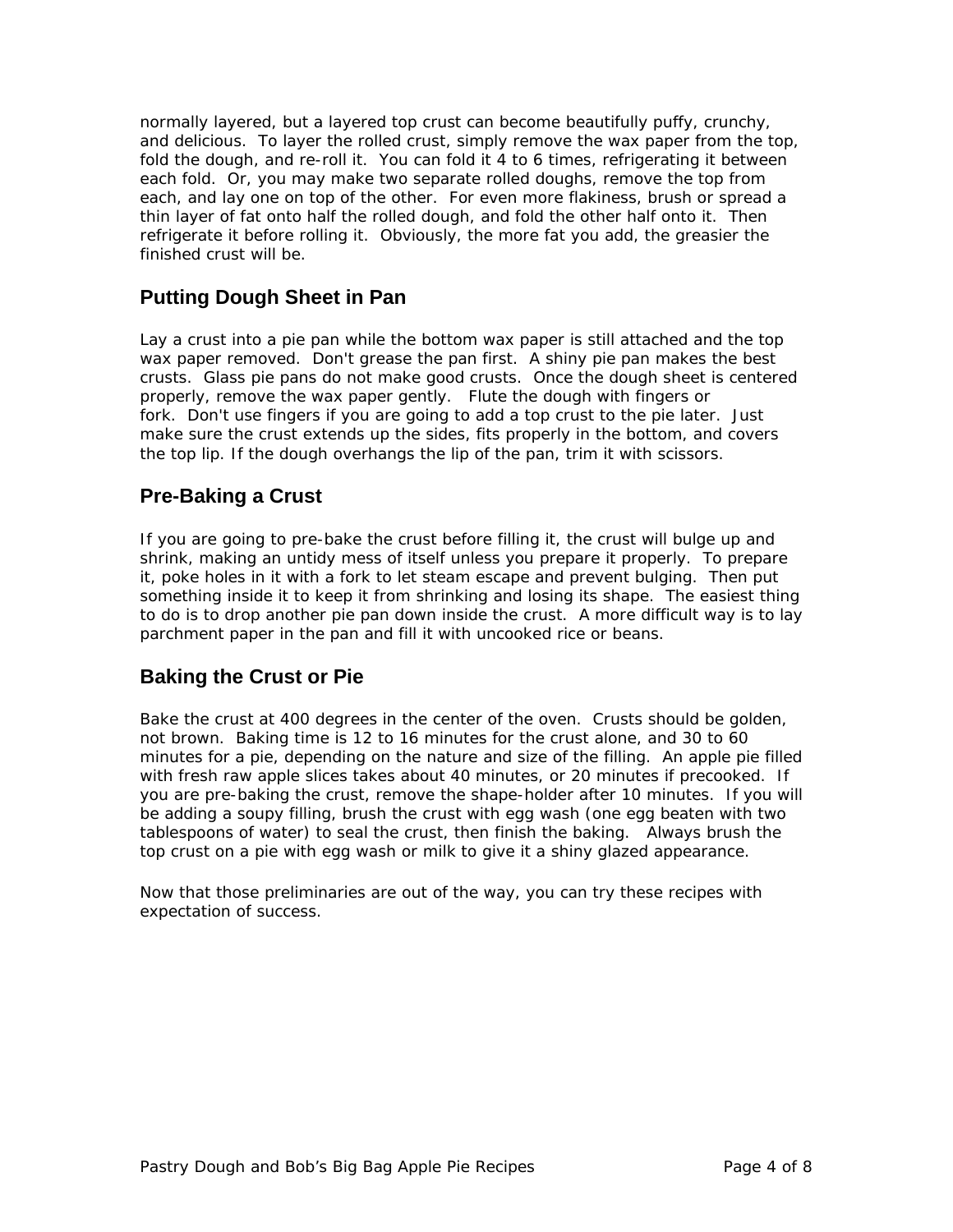









## **Bob's Big Bag Apple Pie Recipe**

Note: See Photos. Pie's name comes from bag shape of crust.

## **Pie Crust**

### **Ingredients:**

- 1 stick frozen unsalted butter
- 1/2 cup cold vegetable shortening
- 2 1/2 cups frozen bread flour
- 1/4 cup powdered sugar
- 7 Tablespoons ice water
- 1/2 teaspoon sea salt

Note: All ingredients should be cold or ice cold, and should be processed quickly so they stay cold and fats do not melt or get too soft.

#### **Instructions:**

- 1. Put dry ingredients in food processor and process for 15 seconds.
- 2. Cut butter into 1-inch chunks and drop into food processor around on top of flour.
- 3. Tablespoon shortening into food processor in the same way.
- 4. Pulse food processor for 5 to 10 seconds several times until contents are mealy with pea-sized (1/3 to 1/4 inch) chunks in it.
- 5. Draw ice water and quickly sprinkle it all around on contents.
- 6. Pulse food processor in a few short bursts until dough begins to clump.
- 7. Remove immediately, form into ball, press flat, put in plastic bag, and refrigerate for 1/2 hour or more.

#### **Pie Filling**

#### **Ingredients:**

- 8 Granny Smith or Macintosh apples: cored, peeled, sliced, and tossed in a mixture of lemon juice and water
- 1/3 cup sugar
- 1/3 cup brown sugar
- 1 tsp. cinnamon
- dash nutmeg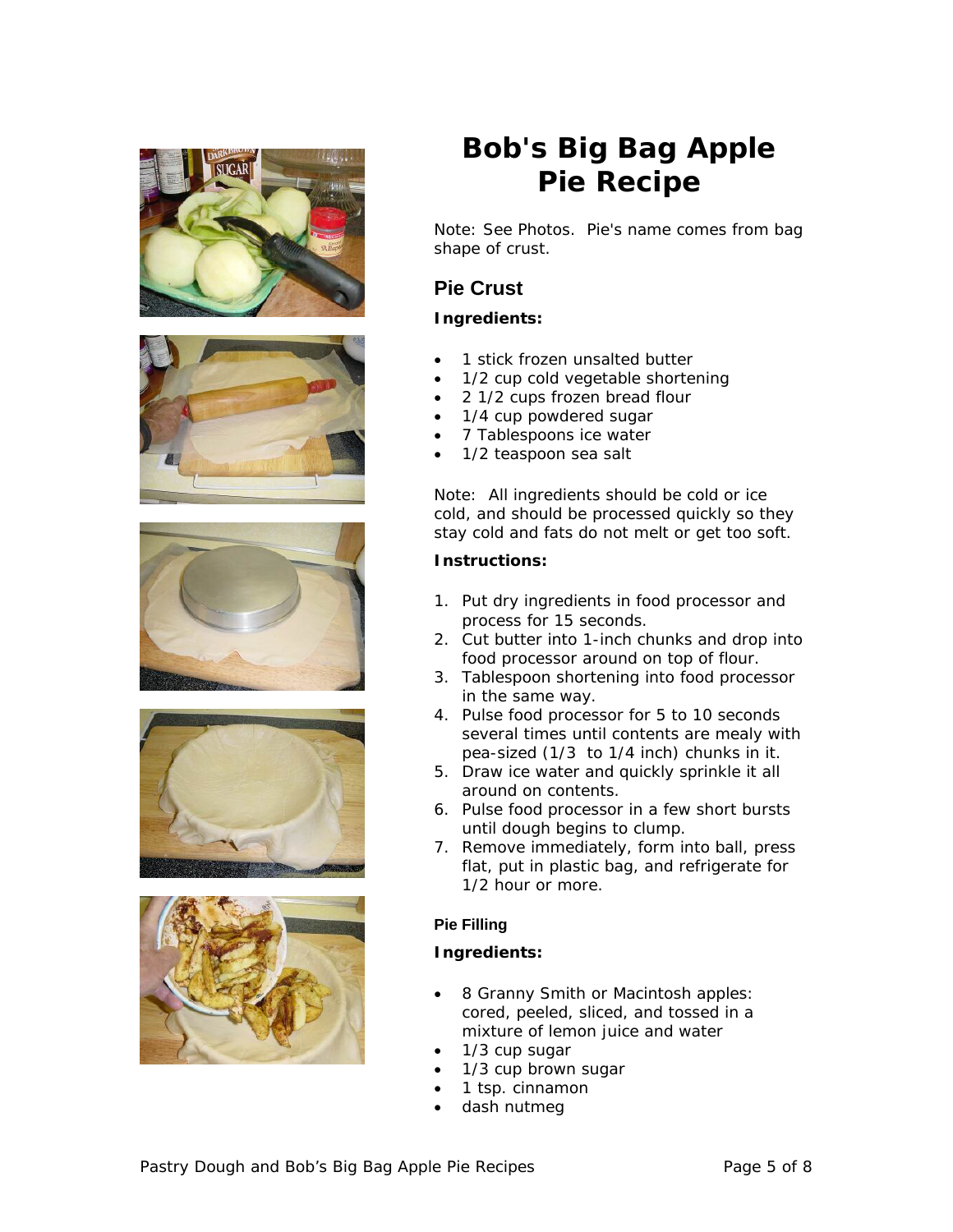





- dash allspice
- dash sea salt
- 1/4 stick butter (if salted, omit salt from recipe)
- Pie Dough from above recipe, refrigerated.
- Shiny metal pie pan

#### **Instructions:**

- 1. Preheat oven to 400 degrees
- 2. Prepare apples and set aside.
- 3. Prepare seasoning mix. Put dry ingredients in food processor and mix for 5 to 10 seconds. Cut butter into 4 pieces, add to processor, mix for 5 to 10 seconds. Set aside
- 4. Roll pie dough to 1/ 8-inch thick in one huge piece between layers of wax paper. Remove top wax paper and invert and center sheet of dough onto pie pan. Remove remaining wax paper without tearing dough sheet.
- 5. Put apple slices in center of pie dough, heaped up.
- 6. Sprinkle seasoning mix onto apples
- 7. Bring edges of sheet of pie dough up toward center and press wrinkles together, leaving apple visible through opening at top. Do not close the opening.
- 8. Bake for 40 minutes.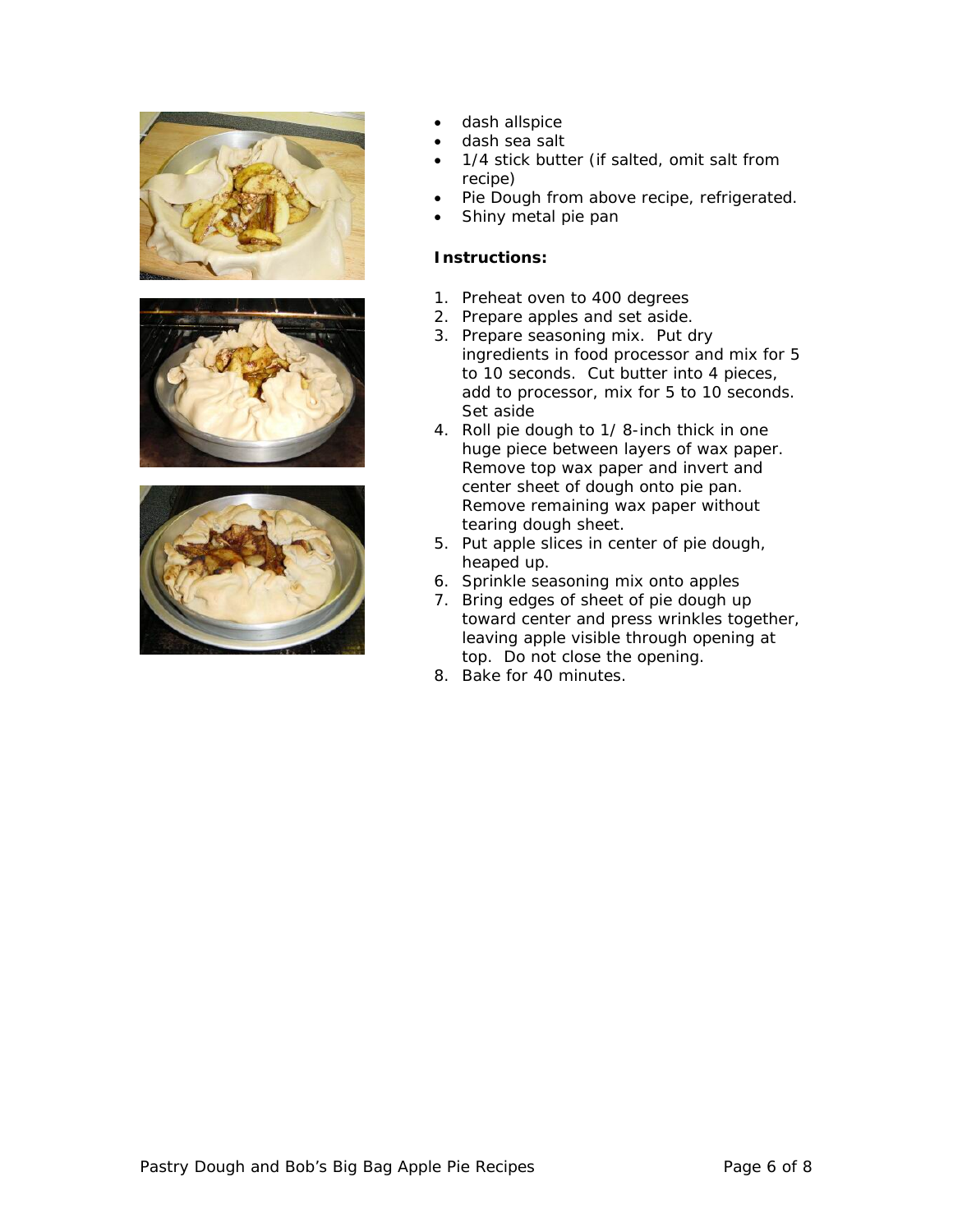## **Perfect Traditional Apple Pie**

## **Pie Crust**

#### **Ingredients:**

- ½ cup butter or margarine, slightly softened
- 1 cup shortening
- 3 cups flour
- dash salt
- 1/4 tsp. baking powder
- ½ cup cold water

#### **Instructions:**

- 1. Put butter, shortening, flour, salt and baking powder in a bowl.
- 2. Mix with a hand mixer or pastry blender until pea-size crumbs.
- 3. Pour water over mixture and toss with fork until moistened. (The secret to tender, flaky pie crust is to handle the dough as little as possible.)
- 4. When ready to roll out, pack dough in a ball like you would a snowball, the shape into a disk, and roll out with plenty of flour.
- 5. Bake at 425 : single crust, 12-15 minutes; double crust, 15-20 minutes.

## **Apple Pie Filling**

#### **Ingredients:**

- 7-8 cooking apples: cored, peeled, and sliced into a mixture of lemon juice and water
- 2/3 cup sugar
- 1/3 cup brown sugar
- 1/4 cup flour
- 1 tsp. cinnamon
- dash each of nutmeg, allspice, and salt
- 2 Tbsp. butter

#### **Instructions:**

- 1. Prepare apples. Drain and steam apples.
- 2. Mix remaining ingredients and set aside.
- 3. When apples start to be transparent, drain again (quickly, pouring in strainer then quickly back in pan, so not all the juice is drained off).
- 4. Stir dry ingredients into apples.
- 5. Pour filling in pie crust.
- 6. Top with second crust and seal. Cut vents in top.
- 7. Bake on bottom rack at 425 for 15-20 minutes, or until lightly browned.
- 8. Cool on cooling rack